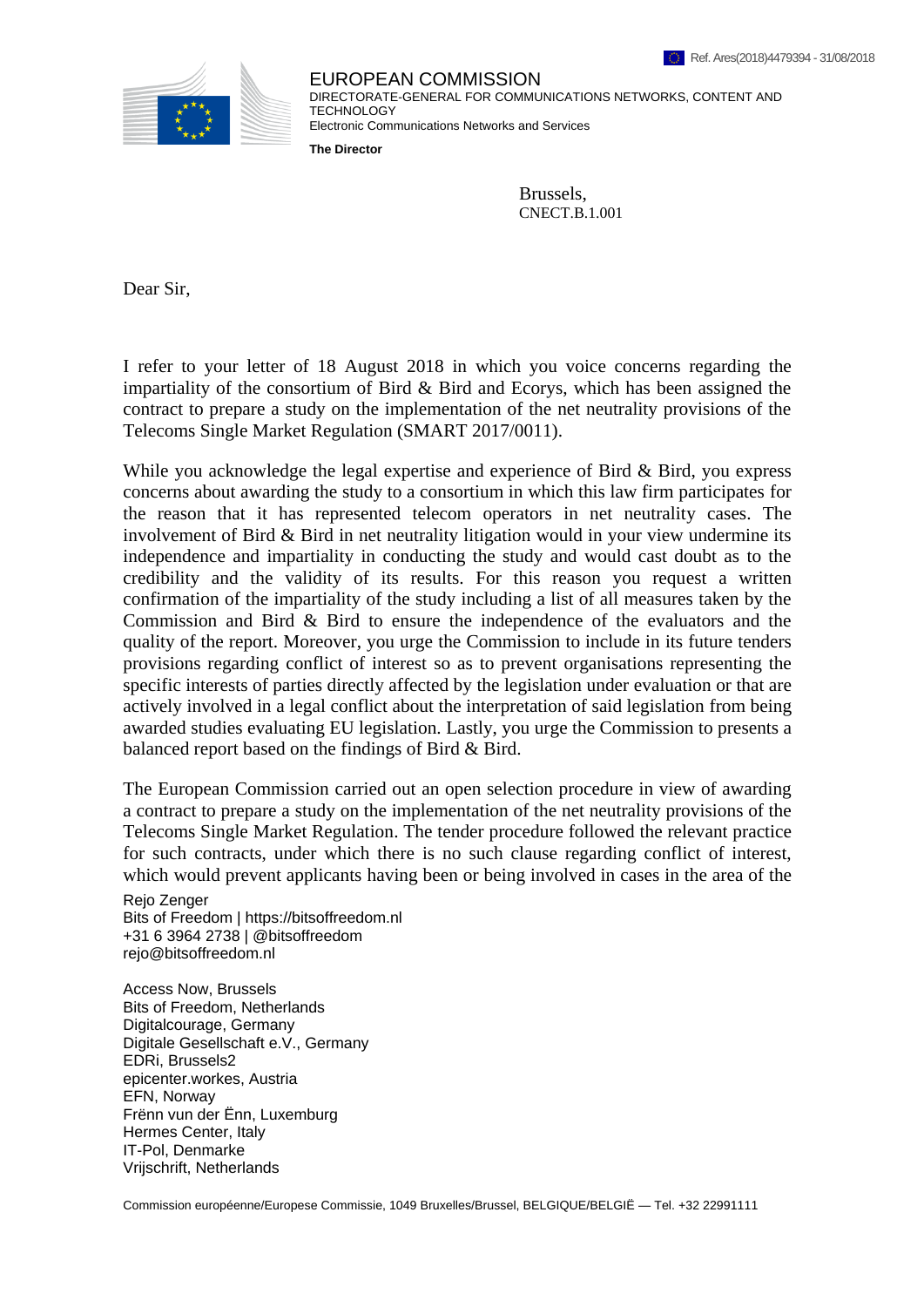study to apply for it. On the contrary, it would normally be considered an advantage that an applicant has relevant experience, which it could bring into the study. Furthermore, exclusion from the tender of applicants with involvement in the field would not only reduce the candidates for the study, but would also limit their profile, to applicants with only theoretical knowledge.

Nevertheless, Bird & Bird and Ecorys are subject to the provisions of the European Commission's General Conditions for the Service Contract of January 2016 (hereinafter, "*General Conditions*"), which form an integral part of the contract in question. These General Conditions are laid down in the model contract, which has been provided with the tendering documents, published in eTed. Article II.7. on Conflict of Interest and Professional Conflicting Interests is particularly pertinent to the concerns that you have raised. Under these provisions, the contractor is legally obliged to, *inter alia,* 'take all the necessary measures to prevent any situation of *conflict of interest* or *professional conflicting interest*' and '*notify* the contracting authority in writing as soon as possible of any situation that could constitute a *conflict of interest* or a *professional conflicting interest* during the *perforce of the contract.* The contractor must immediately take action to rectify situation'. Should the contractor fail to honour to these contractual obligations, the European Commission may have the grounds to terminate the contract as stipulated in Article II.18.1.(h) of the General Conditions.

Bird & Bird and Ecorys (hereafter: the Consortium) are not part of a group of stakeholders subject to the net neutrality rules, but are experts in the field of legislation and regulation of the TMT sectors and provide policy research and advice in these sectors. They have made the Commission services aware that they both supported/advised or are still supporting/advising one or several stakeholder groups. However, the Consortium has taken the following measures to ensure that these relations do not influence the impartiality of those involved in the study in any way and the quality and objectivity of the analysis:

(i) Lawyers/advisors from the Bird & Bird/Ecorys project team are not to be involved in any proceedings in relation to net neutrality disputes and not to be involved in such proceedings until a year after submission of the final report. All information and data in relation to the Study is to be kept in a secured file accessible only by the project team of lawyers/advisors from the Consortium that has been working on the Report.

(ii) The Report is to be transparent about any reported cases in which other lawyers/advisors of the Bird & Bird/Ecorys Consortium have been or are involved.

(iii) The Bird & Bird lawyers are bound by and should comply with, the professional rules on integrity, independence and client confidentiality applicable in the countries in which they practice and are regulated by the bar (or equivalent) in those countries. In addition Bird & Bird is subject to the Code of Conduct for European Lawyers. Ecorys is bound to quality standards specified in its quality handbook, which is monitored as part of its ISO 9001 certification.

In addition to these measures, the methodology for conducting the study should also ensure that its results are objective and verifiable:

(i) The study report should be fact–based, drawing on public information, nonanonymous information that interviewees have shared with the contractor for inclusion in the Report and results from a survey. The Report of the Study should also be fully transparent, identifying the source of every statement and presenting all findings from all data sources. The contractors will have to make available to the Commission all data